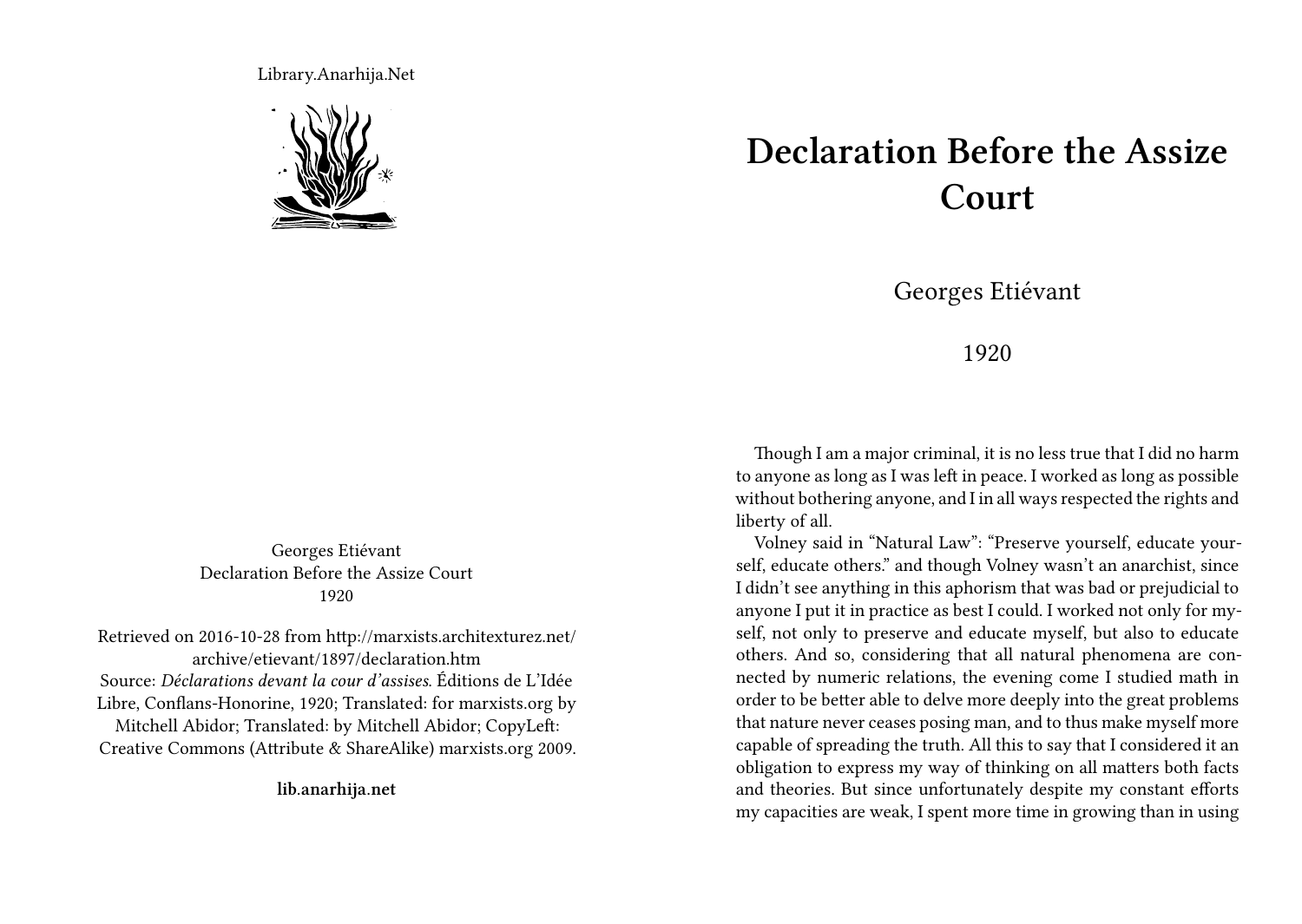them and, in general, I abstained. In fact, in the three months during which I enjoyed relative freedom I never once spoke in public and I only wrote two articles.

But though I know of the existence of the laws qualified as "villanous" – I don't really know why, since in my opinion they all are – I was so persuaded that everyone has the right to freely express his thoughts, whatever they might be, especially while respecting those of others, that I always signed my articles, never using a pseudonym.

Such was my life for three months.

Now, suppose there were only rascals like myself in the world, working, studying, honestly expressing their ideas without their convictions needing to be manifested because of the thirst for gain, as is generally the case with the honest press and, finally, while respecting the rights and freedom of all, as I did. Suppose, I say, that there was no longer a single honest man, nor magistrate of integrity, nor brave general, nor honorable deputy; finally, not a single honest man. Tell me then what ill would be the results for humanity? Even though I had done harm to no man, it is no less clear that things could not go on in this way. Where would we be headed if it were possible to not have the same opinion as the leaders; if it were possible to raise one's voice for some other reason than that of joining in the choir of thuriferaires of the social order we have the good fortune of living under; if one could defend with impunity the defeated, the weak, those who are the victims of laws, and this with the aggravating circumstance of doing it for nothing, purely from conviction, without these unfortunates having a millionaire family to support them? It was scandalous! Not only to not cry out against the ignorant, but to go so far as to claim that if the unfortunate Aliboron gave a few good kicks to those who want his death that this act of revolt would be an act of legitimate defense. Yes, I went so far as to say in an article that every act of revolt is an act of legitimate defense.

to their own opinions through the objective study of all doctrines and social systems.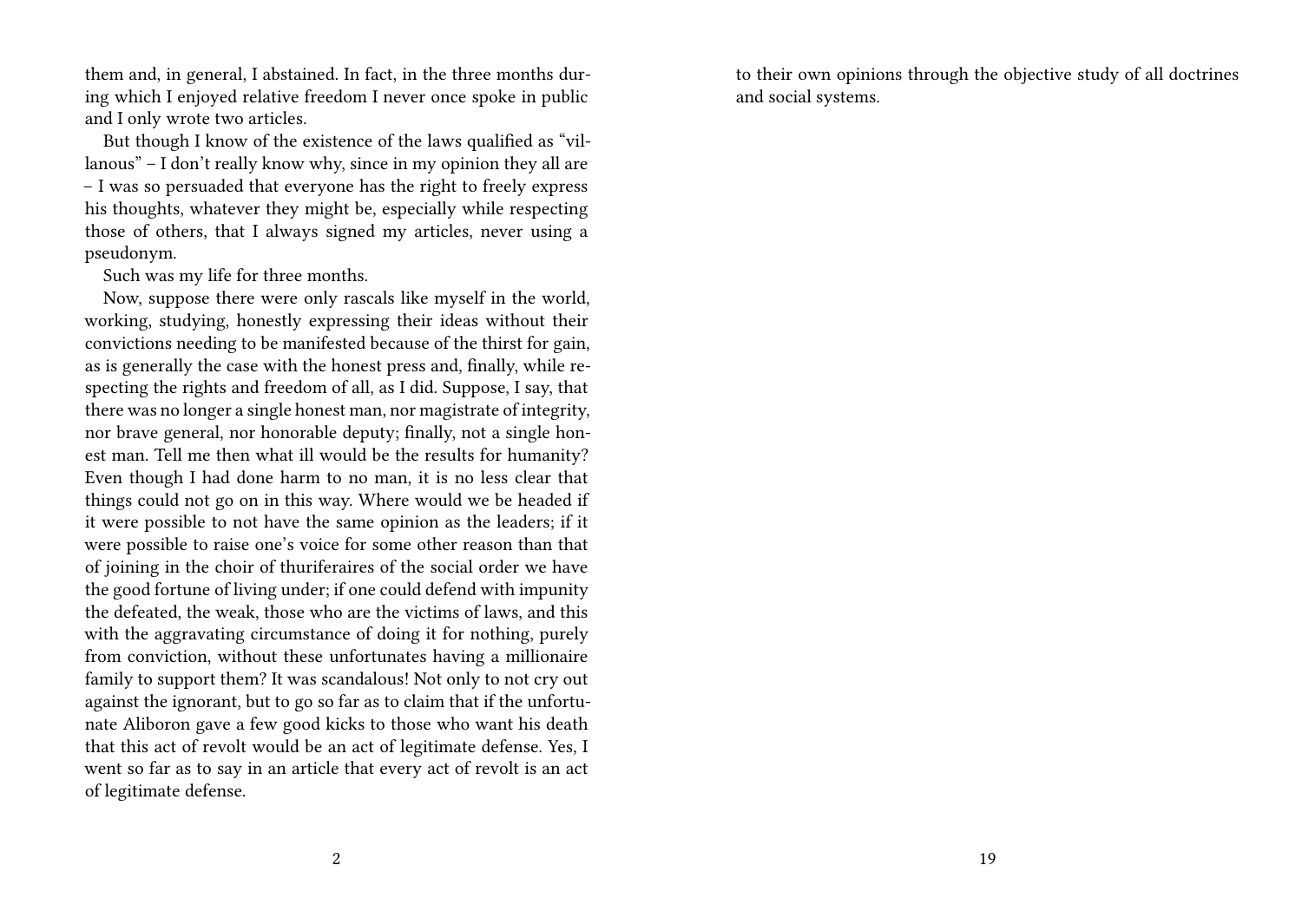The proletarian every day sees his children go pale, fade away and die, and if you sometimes deign to recognize, in order to get his votes, that things could be better, you still condemn what you call mad impatience, for you are in no hurry, having all you need.

And if it matters little to you, in fact, that a delay of a few years in social evolution costs the lives of a few million little poor people, it's not that way for us. And so we will not cease to cry out: "Don't vote; rebel, rebel! For the experience of centuries, written down in humanity's annals, shows us that nothing is obtained without that."

The night of August 4 only comes after July 14.

Social progress, reforms – even the most illusory – have only been able to be obtained through violence. They have never been the work of the obedient, of the resigned, but always that of rebels who, threatened by laws, in prisons, at the foot of the gallows, proudly answered humanity's masters: *non serviam*!

History also teaches us that the hindrances to progress have always come from those in power, and that consequently as long as there remains a vestige of power humanity, hindered in its natural evolution, hindered in its march to a better life, will be forced from time to time to overthrow by violent revolutions the barriers put up by the privileged of the moment, who want to see it indefinitely camped in an institution, made eternal in the adoration of an idea. And it is for this, to spare them many revolutions, many heartbreaks that we say to men: "Don't stop at the fourth of fifth step: go right on to the end, to liberty, to anarchy, for it is only then that humanity can evolve without violent shakeups towards ever retreating limits of perfectibility."

Editor's note: it is not for apologetic reasons that we are publishing this "declaration" delivered by the anarchist Etiévant before the Assize Court of Paris in 1897. Along with obvious truths, it contains definite errors and lovely concepts that are stained with utopianism. Nevertheless, it maintains all of its documentary value in the eyes of impartial researchers as well as all individuals who wish to come

This was intolerable and even more intolerable because there was no way of demonstrating the contrary. I could accept this if I'd emitted an absurd idea that could have been refuted, but I allowed myself to be right. Such an act of daring couldn't go unpunished, for I was obviously wrong to be in the right and they made me see this by condemning me to end my days in the swamps of Guyana. But by some mischance it happened that that didn't please me, and the demonstration of my errors not having seemed clear and peremptory to me I didn't care to allow myself to be killed without defending myself. This was certainly a signal evil which all the lovers of order had to find scandalous**.** If those who decreed that all those individuals who don't think like them about certain facts should be put in prison or sent to the penal colonies in the name of freedom, equality, and fraternity had only expressed their opinions openly it would have been forgivable for me to rebel: it would have been arbitrary. But they had been careful to write it under the heading "law," and I had to let them do what they wanted.

Nevertheless, since neither my previous condemnation nor everything that has just been said seems very convincing to me, I think it would be good to lay out our respective positions in order to see in all this on which side lie logic, reason, right and justice lies. What do you expect? For we anarchists, similar in this regard to Rousseau, we need reason in order to make our reason submit. We don't have the kind of mentality that is happy compromises between contrary principles. We love clarity and honesty. We need them to tell us upon what precise, determined, scientifically known fact they base their claim that some have the right to command, to make the law for others? Where does this right come form? Who gave it to them? It must necessarily have been a being who possessed it himself. But what is this being? What certain fact can they base themselves on in order to claim that such a being exists? Has modern science not cast into the realm of fiction the metaphysical concepts of cause? Has God not become for them, in the expression of the famous geometrician Laplace a useless hypothesis? And even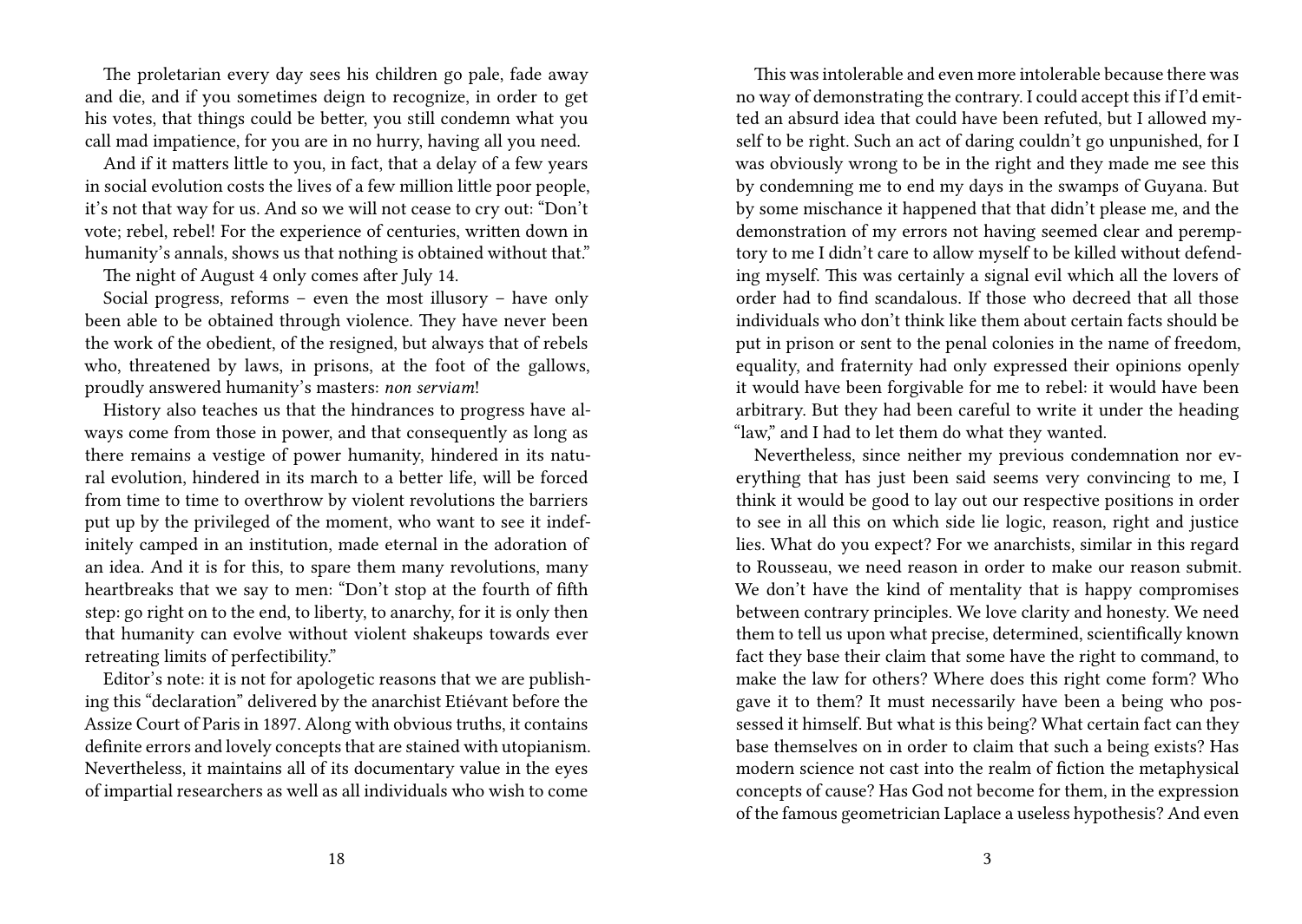if you were to make us see for certain that there is a being of a nature superior to ours, with rights superior to ours, you would not be any further along, for you would have to show that he really gave you the right to command.

For, this right to make the law, did he give it to one or many? By what certain signs will we recognize those we must obey? If there are any who have positive and undeniable titles, let them appear and show them. Where is the legitimate power among all those that have succeeded each other? All have claimed to have the right to make laws: did they really have it? Does the right pass from one to another by the chance event of revolutions or coups d'état? God's judgment, which you have found absurd between two individuals, will you call it reasonable between two collectivities? And these collectivities having the right to enslave each other as a result of the chance outcome of combat, will they be two individuals or more? For in the end, we have to fix a limit at which oppression will be reputed legitimate. But what will we base ourselves on to say, for example, that twenty men don't have as much right to make the law for fifteen as 20 million do for 15 million.

Do you not see that instead of embarrassing oneself with these interminable difficulties it would be simpler, more in conformity with the nature of man who is, from the point of view of positive science, but a temporary aggregation of atoms of many simple bodies; that it would be, I say, more logical and just to proclaim, like us, that no one has the right to command anyone, that oppression can never be legitimate, that subjection of one by 100 million is as unjust as the subjection of 100 million by only one? Who would dare to say that the vanquished, that the weak are always wrong, and that right is always with might and is intermingled with it?

I know well that if the leaders don't say this it's because they fear an explosion of indignation among their slaves, it's because they know that their empire is constructed of lies and that they are only strong because of the stupidity of the people, lulled by grand

Oh admirable logic of party spirit! When one of the unfortunates who the social organization tortures and kills revolts his victims are always innocent. But those who you lead to their death in your colonial expeditions in order to gather plumes, crosses and braids in the bloody mud of battlefields, are they not innocent too?

The figures we just saw teach us that in the first five years of existence 286 children per thousand die in the working class due to privations imposed on them by the social organization. Isn't it strange that it is precisely those who do all they can to perpetuate this state of affairs that so ironically reproach us for not appreciating life at its true value and of causing innocent victims?

And you want to forbid every cry of revolt before such a monstrosity veiled by such hypocrisy. Forbid us from crying out to fathers and mothers: "You don't see that this social order, the new Moloch, is devouring your children? Rebel!"

The theory of innocent victims is doubtless quite beautiful. Its development can allow for beautiful oratorical movements, but it must be remembered more often. It shouldn't only be remembered when one of us appears before "judges:" you must always have it in your memories. Every time, in the middle of your affairs or pleasures when you hear the hour sound you must say: "Twenty more of my kind have died, victims of the social organization, and not only did I do nothing to save them, but I did all I could to make them perish, I did all I could to perpetuate that organization that kills: in an hour twenty more will be dead, victims of the same anonymous murder, perpetrated by the indifferent, by all those who act like me."

Yes, you have to always tell yourselves this. And then if your hearts aren't cold and dry, if in your heart of hearts you don't say: "I could care less about who suffers and who dies," if you want to dissociate yourselves from the anonymous killers by an act of striking reprobation , then you'll have the right to speak of innocent victims. But I warn you that in this case you won't be coming to this room unless it will be like me, handcuffed, on the side of the accused.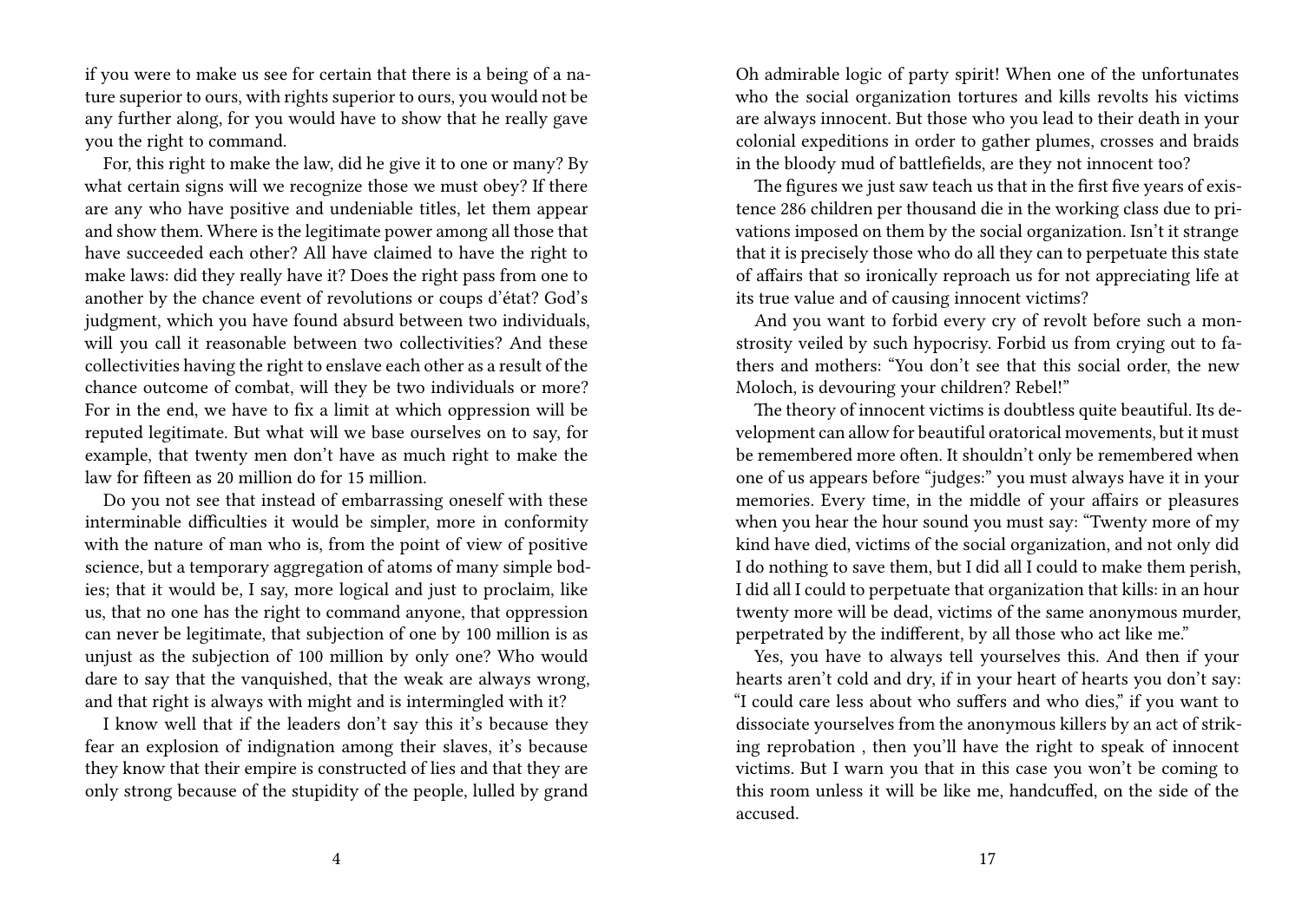and say: "There are the causes of our sufferings, of the premature deaths of those like us. Our natural right as living beings is to react against them and to suppress them, whatever they might be."

You claim to have the right to teach the children of the people, in the schools that you euphemistically call neutral, that Carnot died victim of a sect of criminals called anarchists. And we, for our part, claim the right to tell them that more than 170,000 proletarians die annually in France, victims of a social organization that you know to be murderous, but which you maintain all the same because it grants you privileges. Yes, we claim the right to speak out like you and to tell the truth to all.

You claim to have the right to preach submission and resignation to the victims of the social organization without telling them on what precise fact you rely to claim that they must submit to you; without telling them why they must resign themselves to suffering and prematurely dying in order to make your lives sweeter and longer. And it is for this reason that we say to them: There is no certain fact that proves that it's obligatory that it be you who perish; it is not more just, it is not more moral that it be one more than it is the other who succumbs, so don't allow yourselves to be crushed, defend your dignity, your rights, your liberty, your lives by all means necessary. They are all good, all honest, and the more strongly you strike the better it will be. And we claim the right to say this because, ourselves victims of this organization, we don't, by our silence, become accomplices of the evils it engenders. We claim the right to say this because it is true, because it is just, as history – that is, the experience of past centuries – teaches us this. We are accused of inciting murder because we tell the unfortunate not to allow themselves to be oppressed. But look at who accuses us! It is those who daily incite the hatred of people against people, who try to awaken racial and religious hatred; it is those who dream of vast hecatombs where millions of men armed with perfected rifles will kill each other; it is those who hypnotize their slaves so as to prevent them from thinking that our true enemies are our masters.

phrases, fooled by vain promises, tricked by odious comedies, stupefied by an inept morality.

When we want to go to the heart of the matter, when we want to examine the titles of the leaders, when we ask upon what their superior rights are based , they show their gendarmes the same way that Ximenes showed his cannons.

I will thus be allowed to think and say that, if humanity's masters have never, at any time and among any people, opposed any good reason to those who rose up against their will; if their "ultima ratio" has always been their machines of war, their prisons, their stakes and guillotines, it's not because the good will and talent was lacking for finding others, but rather because there are none.

You don't and you thus never will have positive titles conferring upon you rights superior to ours. We thus have, and we will always have the right to rebel against all forms of power they want to impose on us, against the whims of the legal will of whoever it may be. We always have the right to repel force by force, for we who respect the rights and freedom of all can legitimately have ours respected by whatever means necessary.

This is what several among us have attempted to do at various times, with more courage than luck, and it's what others, who will be increasingly numerous as the light of science spreads and as the truth becomes better known, will certainly attempt in the future. For we don't recognize and we will never recognize your so-called authority as long as you have not given a clear and precise demonstration of its existence, and long as you do not say upon what precise, determined, scientifically known facts you rely to claim that you have the right to make the law for us. These acts of legitimate revolt against pretentions that rest on no law, you have qualified as crimes. If it was your right to qualify them so, was it not ours to show that the crime didn't come from us? That the first attack on the inalienable rights of individuals didn't come from our side, but from yours?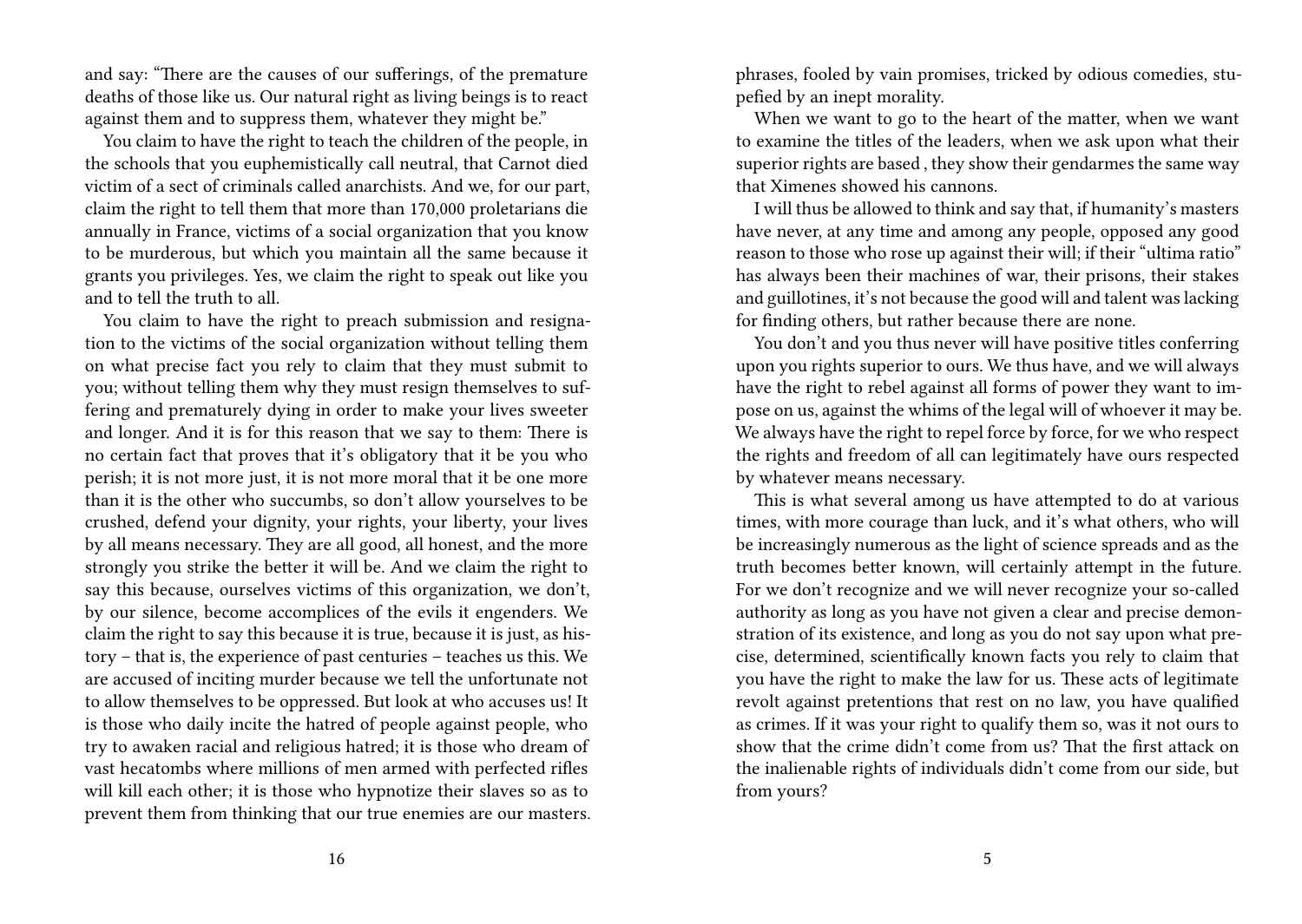But when, as partisans of free discussion we have wanted to defend ourselves, when we have wanted to make known to all that your accusations were all lies, you fled public debate, you forbade us any defense by a law that placed a seal on the iniquity of all the others. Has such a cynical trampling on rights and equity ever been seen before?

I sought to make known, in the article incriminated, that the act of oppression being necessarily prior to the act of revolt, the latter could only be an act of legitimate defense and that it is not we who began the tragic dispute.

And what did you oppose to these reasons? Nothing! Do you think a condemnation is so conclusively in your favor?

As long as humanity has existed there have been men who have claimed to have the right to command others, who have taken advantage of the naïveté of the latter to live at their expense. Who sometimes, under the fallacious pretext of making them happy, sometimes under that of having a divine mission, have imposed their will on them. Throughout history we have seen them rest their power and base their authority on the most absurd prejudices, on the most vulgar superstitions, carefully maintained by them among their slaves.

But thanks to the progress of modern science, which has torn the rags from the metaphysical idols and which, the torch of truth in hand, has set in flight all the phantoms ignorance and error have given birth to, we have finally seen that you don't have, that you can't have the right to command us. It is uncontestable that you don't have it. Yet despite this, you want to constrain us to obey by force!

And when we repel force with force, is it not obvious that it isn't we who began the violence; is it not obvious, as I said, that it isn't the anarchist hare that began?

You want to pitilessly crush the others, exploit them, subject them to your will, enjoy your beatitudes thanks to the contrast with their distress, insult them with your alms, trample on their human

in my life, in contempt of all justice; pursued by the agents of those in power, placed in the impossibility of surviving; placed before the alternative of dying of hunger here or of consumption in the deadly climate of the tropics, I gave blow for blow in proportion to my strength, by virtue of my right of legitimate defense. Having respected the rights of all, having answered words by words, writings by writings, I was perfectly within my rights in responding with acts for acts. For it is only right that, respecting the rights of others that I want them to respect mine; that leaving everyone free to express his ideas I claim the right to express mine; that causing harm to no one I would want to have my liberty and my life respected.

I had in any event put nothing forward than the truth, and speaking the truth, even when it is disagreeable to the leaders, means rendering a service to all. Humanity will never be too rich in truths, for ignorance and the false ideas that flow from it are the sources of all evil.

In fact, if these evils continue to afflict humanity, if the order of things that engenders them maintains itself even though the immense majority of individuals has an interest in their disappearance; if we even see a great number of individuals among those who have the greatest interest in social renovation do everything they can to hinder it it is because, trusting in appearances, they don't realize the ravages that deadly organization causes among them; it's that they don't know their rights as living beings, poor sheep whose shepherds lead them to believe that it is in their interest to allow themselves to be shorn and criminal to resist.

Well then, this blindness, cause of so much suffering, of so many deaths, we want to put an end to it. Behind the sickness that lays lows 480 proletarians daily, we want to show the poverty, the privations, the excess of fatigue that prepare the way for the action of the pathogenic microbes, and behind the poverty we want to show the economic organization that engenders it and the ceaseless actions of those in power and their agents, who perpetuate the latter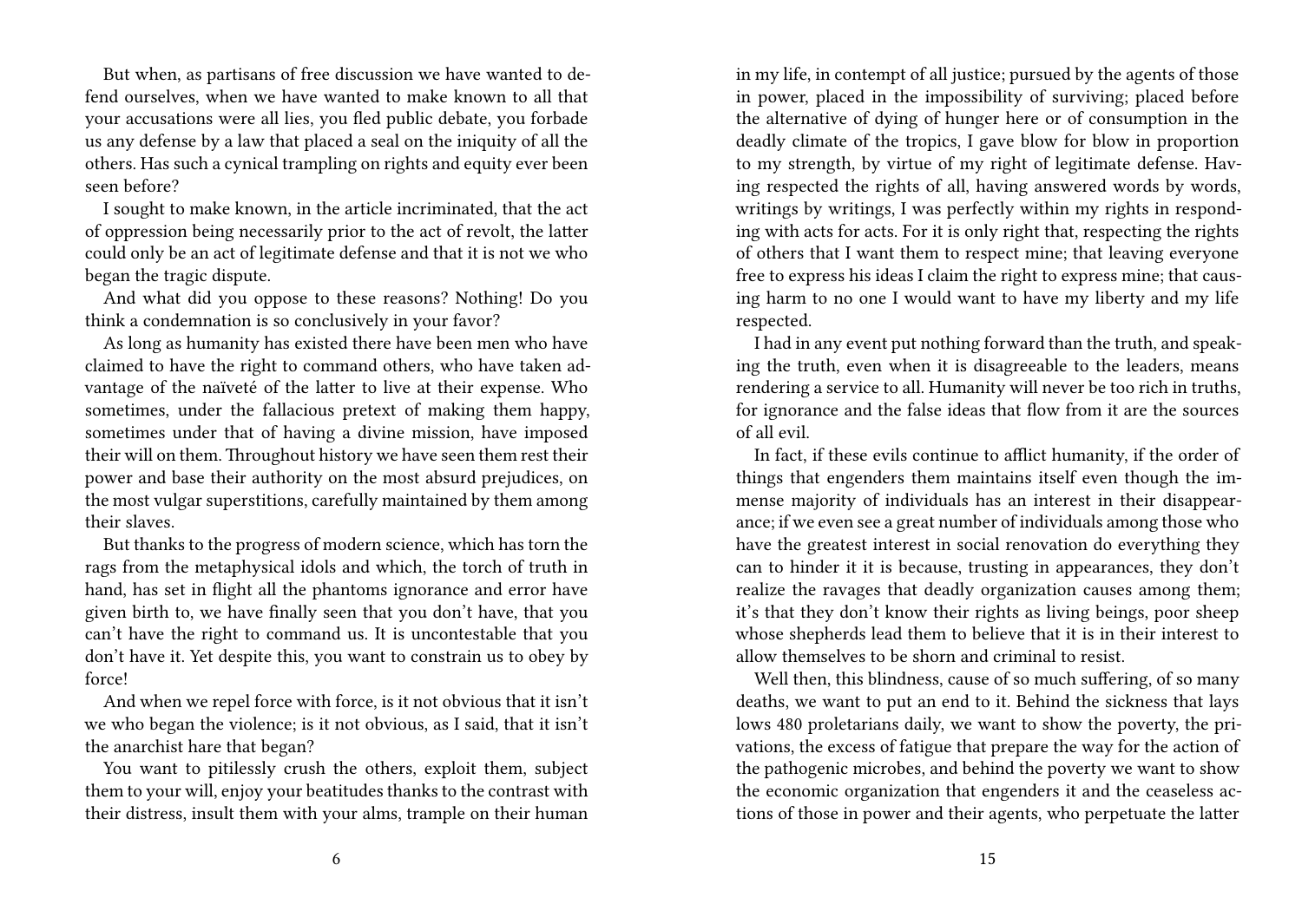Unfortunately, among the leaders, there are those who sometimes give the game away. Did Mr. E. Lepelletier not recently deplore in the ECHO DE PARIS the custom of giving scholarships to a few children of the people permitting them to pursue their studies, saying that this made for a breeding ground for anarchists. And in fact, he was right: those who know and who aren't blinded by interest are necessarily rebels. What Mr. E Lepelletier said is what all conscious leaders think. They would like us to speak the truth about things only to those who will keep quiet about them, for they know that science is the mother of revolt. They would like to prevent the poor from knowing and reasoning, for in order to enjoy themselves they need only beasts of burden and they feel that they will only preserve for themselves the material realm of humanity by reserving to themselves the exclusive possession of the intellectual realm.

It is in vain that biology and physiology demonstrate to us that all the phenomena accomplished by man are subject to the grand principle of determinism, which dominates all of modern science. They always speak to us of free will and responsibility, as if our acts of volition were not determined – as well as all the other natural phenomena – with the assistance of their conditions of existence. What do they base themselves on in affirming the existence of this free will? On nothing. They affirm it, and that's enough. Are laws not external to us? Doesn't their existence influence the acts of individuals? Doesn't this manifest influence prove that our acts are determined by conditions that are, in part, external to us and consequently independent of us? All of this is obvious, but they audaciously deny the facts, because the leaders can only maintain their supremacy by misleading.

And so it is that for having used the natural right all human beings have to express their ideas, for having answered the false accusations they make against us, for having told the truth that they want to once again impose upon me, and for good, the shameful yoke of prison; attacked in this way in my rights, in my freedom,

dignity, and if, by chance, a few of them, more enlightened concerning their rights, finally rebel against so much suffering and so many ignominies, you call them criminals! And if they want to protest against that lying accusation, you suppress them!

On which side is justice and equity in all this?

You have almost unlimited means of publicity in order to spread your accusations, but you know so well that they have no basis, you know so well that your so-called superior rights don't stand up under examination, that you want to forbid us any defense.

For finally, what had I done that my destruction should be so zealously pursued? I had simply sought to repel your accusations against us! Was this not my right? To tell me no, because the law prohibits it, means resolving the question by a question. What? Individuals have the sovereign right to prevent those who don't think like them from expressing their ideas? I ask you; on what do you base yourselves on in order to claim that people could have so exorbitant a right? They want to have the right to accuse us, to insult us, and if we raise our voices to defend ourselves, they shout at us: "You make excuses for acts qualified as crimes." They send us to die in prison or in the penal colonies, and they call this justice.

And see how in all this there is a partisan position to stifle the truth, since they fear the light, since they fear discussion of principle in broad daylight, in public. Not only do they not want to allow us to speak publicly, not only have they decided to sentence us in closed session so that our protests not reach the ears of the public, which implicitly supposes that they want to mislead them, but they even distrusted the jury itself! Even though its composition was exclusively bourgeois, even though it was composed solely of people having a direct interest in the maintenance of the current order of affairs, they were afraid of its independence and they sent us before a correctional tribunal, because they know that our condemnation there is assured in advance.

It is thus in these conditions and by virtue of such principles of justice that I was condemned to relegation for having wanted to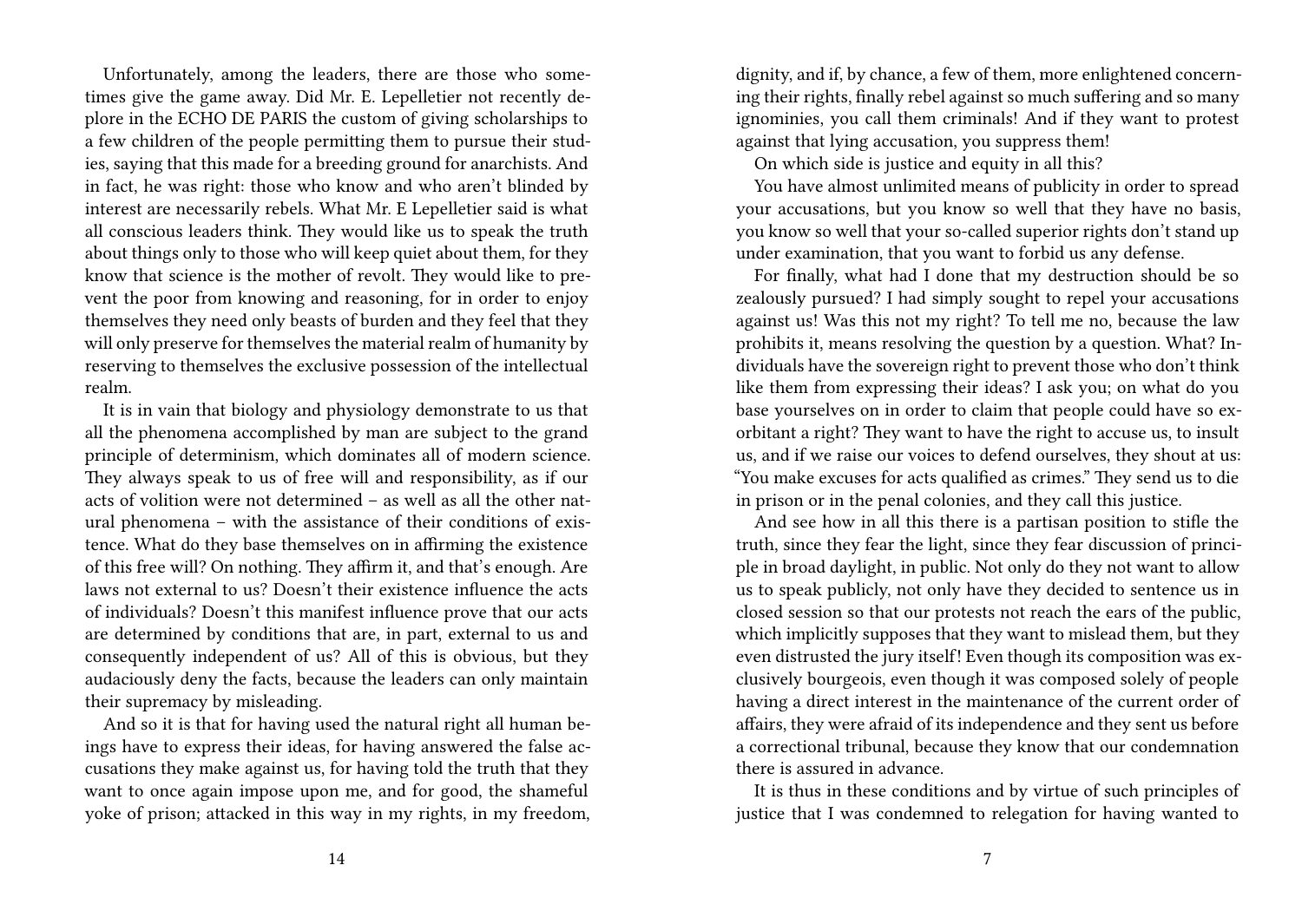repel the accusations they make against us without the least appearance of reason.

(Here Etievant read the incriminating and condemned article, published in LE LIBERTAIRE under the title "The Hare and the Hunter.")

To justify what I advanced in that article I will strictly rely on figures taken from works of partisans, of defenders of the current social order and from official statistics. For if our adversaries are unable to cite a single precise fact to support their pretentions to impose a yoke on us, we don't lack for those that legitimize our revolt.

Don't think I'm going to reproach you for the bloody hecatombs which, from time to time, leaders have carried out in order to maintain their supremacy. No! In sociology as in geology it is the slowworking causes, or to phrase it better, regular causes that produce the most considerable effects. These are the ones whose constant action escapes us at first sight. In general we only pay attention to accidents which, by their very rarity, strike us the most.

And in fact, what are the 20,000 dead of June '48, the 40,000 of May '71 when we compare them to the annual number of victims of or social organization? Nothing, absolutely nothing! It's even almost nothing if we compare them to the number of victims every year in France alone.

An economist and statistician, M. Vaccaro, in a work entitled "Humanity's Fight for Life" says that between 1828 and 1846 infant mortality in working class families in Manchester was 97%; in Brussels infant mortality was 54% among the poor and 6% among the rich; and in Berlin the figures corresponded to 35% and 5.5%.

Another economist, Cooper, informs us that of 1,000 births there are 941 still alive among the rich after five years, and only 655 among the poor; after 20 years 855 and 556; after 50 years 557 and 283.

If I quote these figures it's because a partisan of the current order, M. Novicov, relies upon them in attempting to scientifically justify the past inculcated in the minds of past generations the moral ideas they judged favorable to establishing their domination, and it's by the same procedures that you seek to perpetuate it in the minds of the present generations.

Do you think that we don't see this clearly? Do you think that we don't see that despite all your beautiful speeches on the superiority of human nature that you act as if you were convinced that man is nothing but an animal; that his acts, his ideas are fatally determined by the influence of the surrounding milieu? In fact you employ, in order to train your slaves to bring you your dividends, the same procedures that you use to train your dogs to bring you your prey. You whip, them, you caress them, you impose diets on them, you leave them a bone or the leftovers from your table. You give your deserving slaves medals or shining uniforms, just as you give dogs collars with ribbons and bells, because you know that both are stupid enough to kill each other in harness.

Among the leaders it is as if there is a vast conspiracy against good sense and reason. They take no account of the positive data of modern science. People receive subventions to teach the children of the people that the earth was created in six days six thousand years ago; that a whale swallowed a man and other things of the same caliber, and this despite the discoveries of geology and anatomy. They are officially taught spiritualism, though they know it is nothing but a mass of pure hypotheses, most of which do violence to the facts. Yet they know full well that this is a vast fraud for, in the higher teachings of science they have for some time ceased speaking of God, the soul, and other metaphysical foolishness. The physiologist, as Littre said, notes that the brain thinks, just as the physician notes that matter has weight, and one no more dares to speak of the soul to the former than one dares show the second, along with Chateubriand "God lowering the solar orb to the Occident and raising the moo to the Orient, while all the while attentive to the prayers of his creature," for fear of having them burst out laughing.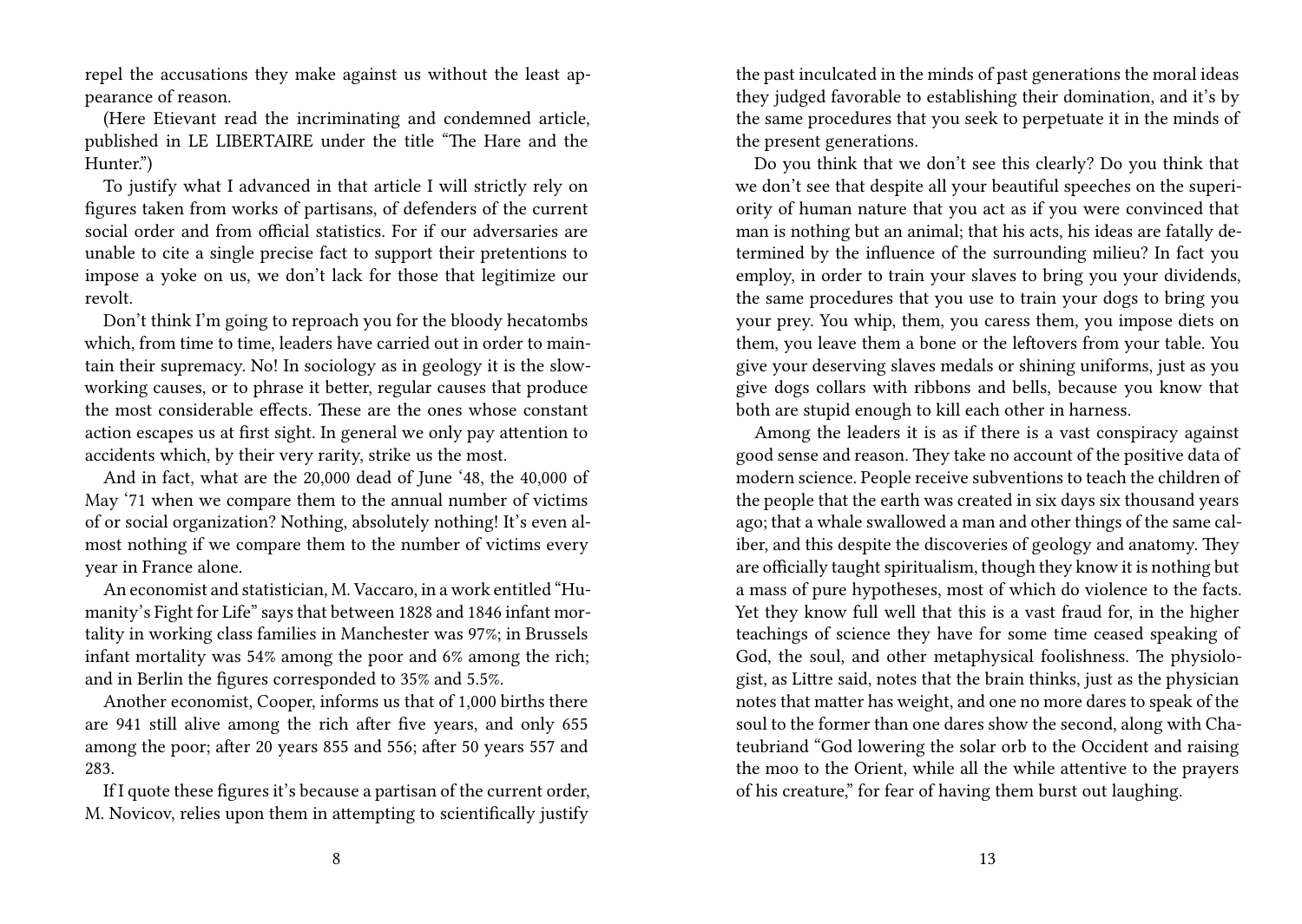deaths of so many unfortunates is perpetuated by the spontaneous or consented cooperation of all! This being so, is it not as clear as possible that those whose existence the social order places in danger have the natural right to act against all those who, voluntarily or not, perpetuate it? I thus put forth nothing but the truth in the incriminated article.

After all, we have to see things as they are. Poverty means not only suffering for those plunged in it, it is also death. And in the end, what can you base the affirmation on that the 480 unfortunates that your social state kills daily don't have as much right to live as the others? And if, through selfishness or indifference they have the right to kill us more or less quickly with the assistance of physical privations and moral sufferings, why would we not have the right to kill the killers and their accomplices – conscious or not – by any other means? The social state that engendered such evils, did it not exist before us? Is it not then those who do all they can to maintain it who are the first to threaten the lives of their kind? And when the latter revolt and demand their right to existence by some means, when they render blow for blow, are they not acting in legitimate defense?

Why would you want these 170,000 individuals who your economic institutions kill each year to allow themselves to be killed without saying a word? It's honest to kill us by anonymous murder, but we're criminals in rebelling against such a pretention? And we don't even have the right to establish the facts, to make it known that all we are doing is defending ourselves?

You would like to prevent us from crying out to all: "But we're the ones who are being attacked, but we're the ones they kill." The facts attest to this, the official statistics proclaim it, our adversaries themselves, in their books, coldly do an accounting of our corpses. So we're not the ones who are criminals!

The propaganda by the deed that you attack us for is something that we practice by following your example. For in fact, it is in large part by acts, by tortures, by rewards, by examples that the leaders of

the economic order we are suffering under, and this by virtue of Darwin's theories. The author in question claims, in fact, to demonstrate in a passage in his book "The Future of the White Race" that social selection is made in the same way as natural selection and by identical means. Unfortunately, logic carries the day and the facts are too clear to be denied. And so M. Novicov destroys his own argument by a simple parenthetic remark when he says, in comparing social selection and natural selection: "As we see, elimination is carried out from below in both cases. Those who fall into the lower depths of society are those who have (all things being equal) the fewest psychic qualities: force of will, orderly spirit, activity, etc." And he doesn't see that it is precisely because things are never equal in current society that social selection differs in essence from natural selection. What is more, if he speaks to us of those who have fallen into the lower depths of society he says nothing of those who were born there, for it would be difficult to attribute this fact to their lack of an orderly spirit. We thus see that contrary to what the author claims, the economic process is not currently identical to the biological process. But whatever the case, the figures remain, and since I took them from the works of our adversaries I can't be accused of partisanship or exaggeration.

Thus, these figures show how deadly, for the majority of humanity, the current economic organization is. You claim, I know, that poverty isn't the result of this organization, but rather of the vices and laziness of the individuals sunk in it.

In order to see what is truly the case, it suffices to employ the reasoning used in geometry, in order to know if a given quantity is or isn't independent of another.

Let us suppose then that in place of the men who currently exist there fell from heaven a race having all possible and imaginable virtues. Let us suppose that these virtuous beings were all equally strong, equally intelligent, equally active, and let us suppose even more that they equally share all wealth.